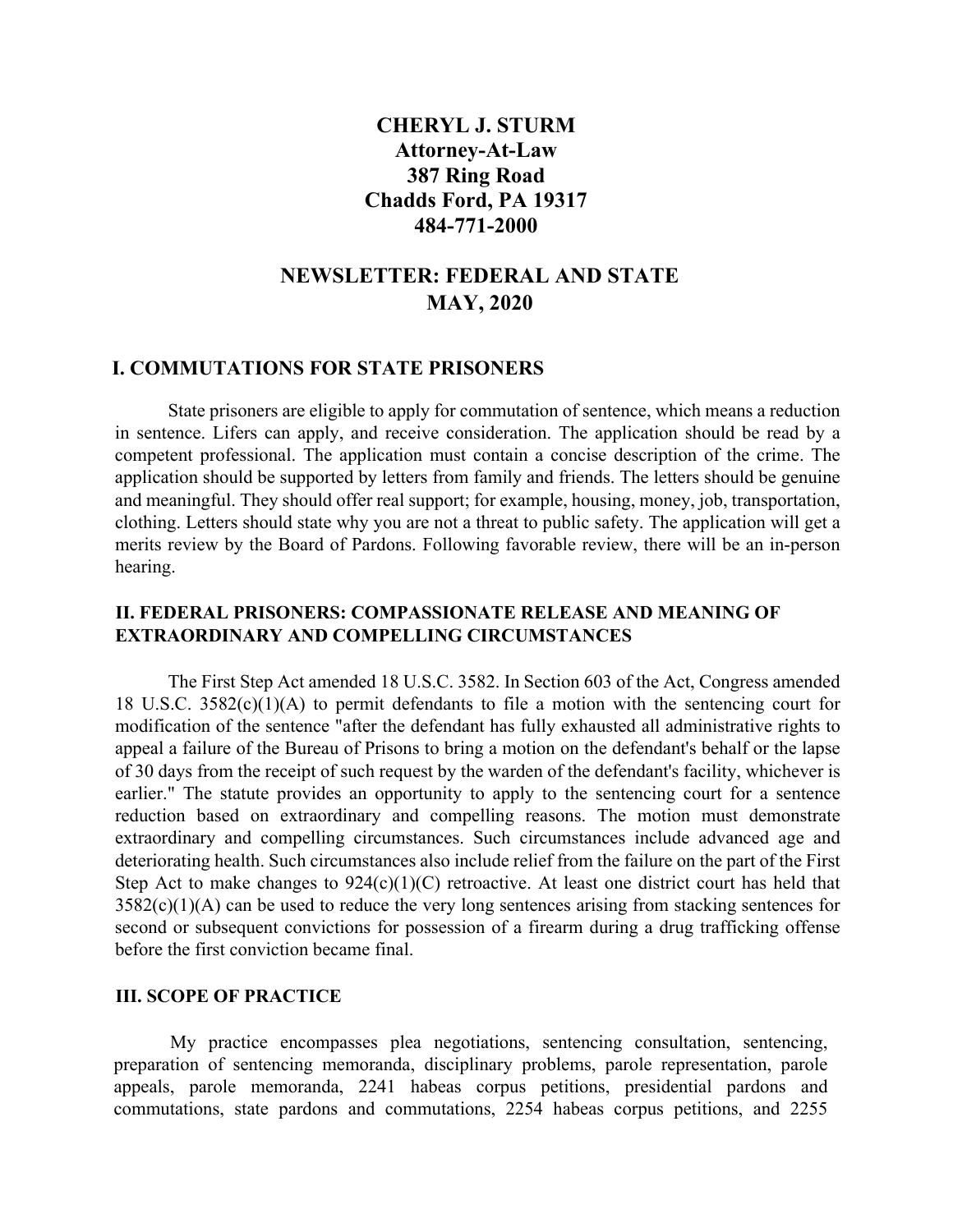motions, direct appeals in all Circuits, U.S. Supreme Court practice, treaty transfers, convention transfers, derivative citizenship claims, removal (deportation) proceedings, civil commitments, and other immigration matters. Published cases include, but are not limited to, the following: Harris v. Martin, 834 F2d 361 (3d Cir. 1987), United States v. Reshenberg, 893 F2d 1333 (3d Cir. 1989), United States v. Calabrese, 942 F2d 218 (3d Cir. 1991), United States v. Cole, 813 F2d 43 (3d Cir. 1987), United States v. Day, 969 F2d 39 (3d Cir. 1992), Farese v. Luther, 953 F2d 49 (3d Cir. 1992), Schiano v. Luther, 954 F2d 910 (3d Cir. 1992), United States v. Mathews, 11 F3d 583 (6th Cir. 1993), United States v. Nanfro, 64 F3d 98 (2d Cir. 2005), United States v. Henson, 948 F.Supp. 431 (MDPA 1996), United States v. Miller, 849 F2d 896 (4th Cir. 1988), Phifer v. Warden, 53 F3d 859 (7th Cir. 1995), Prioleau v. United States, 828 F.Supp. 261 (SDNY 1993), United States v. Tiller, 91 F3d 127 (3d Cir. 1996), United States v. Amerman, [2255 granted, sentence reduced) (EDPA 92-498-02) affirmed 14 F3d 49 (2000); United States v. Eyer, 113 F3d 470 (3d Cir. 1997); United States v. Fields, 113 F3d 313 (2d Cir.1997); United States v. DePace, 120 F3d 233 (11th Cir. 1997); United States v. Derrick Williams, 158 F3d 736 (3d Cir. 1998), Paters v. United States, 159 F3d 1043 (7<sup>th</sup> Cir. 1998); United States v. Conhaim, 160 F3d 893 (2d Cir. 1998); United States v. DiPina, 178 F3d 68 (1st Cir. 1999), In re Weatherwax, CTA3 No. 99-3550 [Hazel-Atlas independent action is not a second or successive 2255 motion], Cullen v. United States, 194 F3d 401 (2d Cir. 1999), United States v. Almodovar, 100 F.Supp. 2d 301 (EDPA 2000, Ludwig, J.) Dabelko v. United States, 211 F3d 1268 (6th Cir. 2000); United States v. Carmichael, 216 F3d 224 (2d Cir. 2000); United States v. Williams, 247 F3d 353 (2d Cir. 2001); United States ex rel. Bryant v. Warden, 50 Fed. Appx. 13 (2d Cir. 2002), United States v. Peyton, 12 Fed. Appx. 145 (4th Cir. 2001); United States v. Smith, 348 F3d 545 (6th Cir. 2003); Blount v. United States, 330 F.Supp.2d 493 (EDPA 2004); Commonwealth v. Hanna, 964 A2d 923 (PA Super. 2009). Important unpublished cases include: United States v. Lopez, 93-246-01 (EDPA, Hutton, J, )[2255 granted]; United States v. Garcia-Cintron, 93CVl771 (EDPA, Gawthrop)[2255 granted, sentence reduced]; United States v. Fazekas, C.A. No. 94- 1542 [WDPA, Diamond C.J.][2255 motion granted, sentence reduced from 30 years to 10 years], Henry Jones v. United States, 2:90CV 4291 [DNJ, Sarokin, J. ][2255 motion granted for ineffective assistance, prisoner released]; Hearn v. United States, CA. 93-464 [WDVA], [misclassification of methamphetamine, sentence reduced from 180 months to 90 months], United States v. Richard H. Wilson, 90 CRIM 69-01, 91 CIV 3326 [EDPA, Gawthrop][2255 motion granted, actual innocence; immediate release], United States v. Gevares, 961 F.Supp. 192 (NDOH, ED 1996)[2255 granted; firearms sentence vacated; government motion to resentence denied], United States v. Cross, CTA6 No. 03-3562 (sentence vacated, and reduced on remand), United States vs. Alexander, C'TA3 No. 96-1696 [sentence reduced, and case remanded for hearing on distinction between cocaine base and crack cocaine], United States v. Kostrick, 103 F3d 114 (3d Cir. 1996)[848 vacated], United States v. Michaels, 2001 U.S. Dist. Lexis 191 15 (EDPA, Fullam, J.)[term of supervised release reduced], United States v. Williams, 146 Fed. Appx. 656 (2d Cir. 2002)[sentence vacated and reduced], United States v. R. Thomas, 273 Fed. Appx. 103 (2d Cir. 2008)[sentence vacated and reduced], United States v. Matos, 92 Cr 39-A (EDVA, Ellis, J. granted, sentence reduced], United States v. Diaz, Crim. No. 92-78-02 [EDPA] [sentence reduced for miscalculation of criminal history category], United States v. Eberly, 5 F3d 1491 (3d Cir. 1993)[2255 granted, sentence vacated], United States v. Forde, 92- 429-A [ED VA, Hilton] [2255 granted, life sentence vacated; sentence reduced]; United States v. Cruz-Pagan, 91-006 [EDPA, life sentence vacated; sentence reduced], United States v.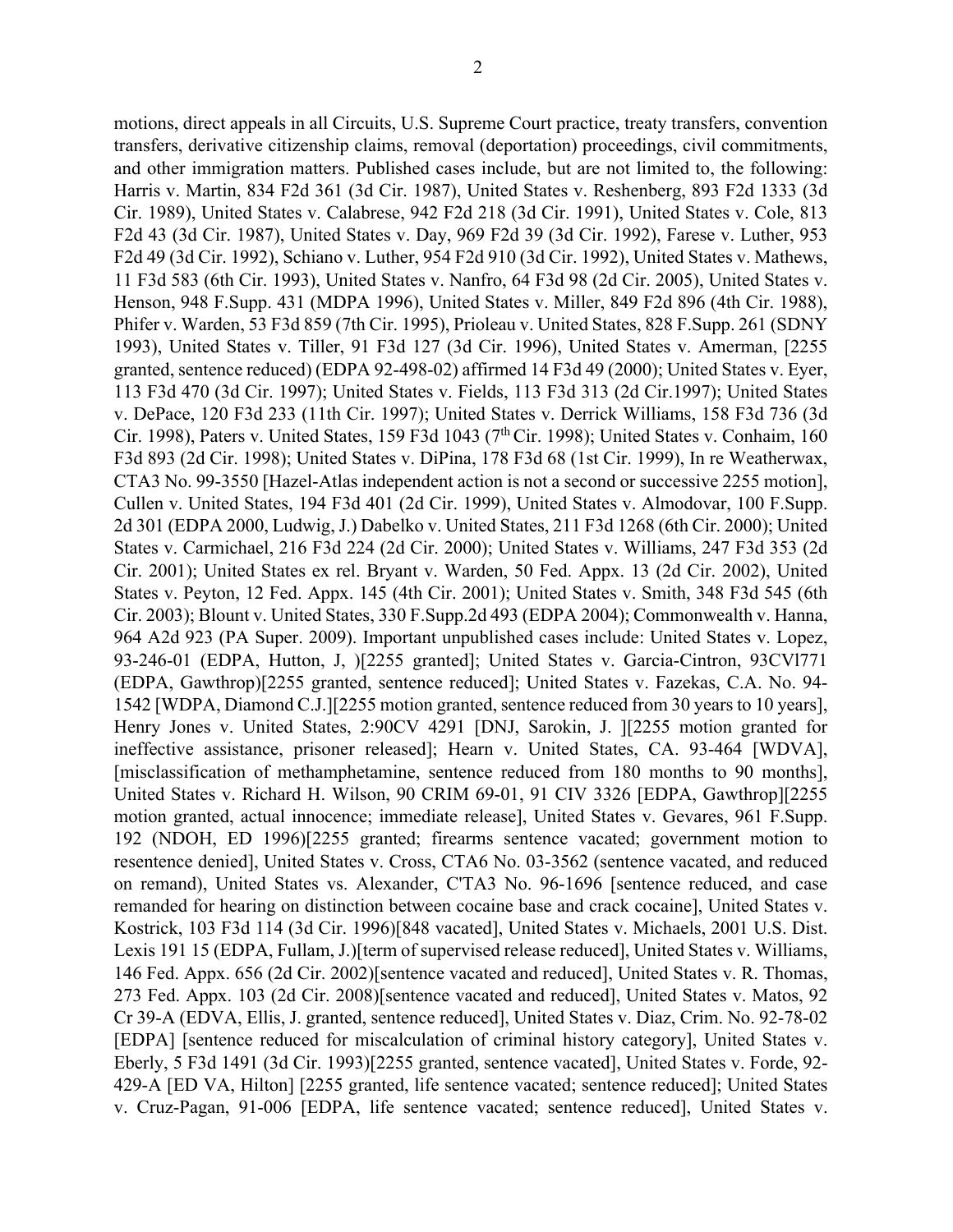Ostreicher, 91 cv 3576 [EDNY, Weinstein, J.] [2255 motion vacated, special parole term vacated]; United States v. S. Jones, 22 F3d 304 (3d Cir. 1994)[2255 granted, sentence vacated]; United States v. S. Jones, 47 F3d 1162 (3d Cir. 1995)[2255 granted, sentence vacated, sentence reduced]; United States ex rel. Maurice Roberts v. Warden, 93-CV-1064 [NDNY] [Probation Department's imposition of restrictions on employment violated due process], Darryl Pierce v. United States, 89CR176 (MDPA, Rambo, J. )[2255 granted in part, sentence reduced], Baron v. United States, 97CV290 [DUT][2255 granted, sentence reduced and prisoner released]; Simpkins v. United States, 1999CR22 [NDWV, 2255 granted; failure to properly file 851 special information; sentence reduced]; United States v. Vernon, 92-340-01 [EDPA, Dalzell, J.] [2255 granted, restitution order vacated and modified]; United States v. Cora Love, 92-504-16 [EDPA, Giles, C.J., 2255 motion granted, sentence reduced]; United States v. Rosa, 90-38 [DNJ][2255 granted; sentence reduced]; United States v. Broadus, 91 CR209, 97CV965 [MDNC, Tilley, J.] [2255 granted in part, sentence reduced by 20 years]; United States v. Arevalo, 94CR702, 97 CV 946 [SDFLA, Moreno, J.] [2255 granted, sentence reduced]; United States v. H. Cruz, 93CR341 [SDFLA, Highsmith, J.] [2255 granted, sentence reduced]; Stocker v. Warden, 2004 U.S. Dist. Lexis 5395 [EDPA, Giles, C.J. Habeas corpus granted based on actual innocence, sentence vacated], Stovall v. Warden, 2005 U.S. Dist. Lexis 6758 (EDPA Diamond)[2254 habeas granted in part restoring right to appeal]; Pedretri v. United States, 1996 U.S. Dist. Lexis 6315 (NDNY, McAvoy C.J .)[2255 granted, sentence reduced]; United States v. Boggi, 1997 U.S. Dist. Lexis 14165 (EDPA 1997)[2255 granted, sentence reduced]; United States ex rel. Shriner v. Warden, 1:CV03-0481 (MDPA, Rambo, J.) [ [2241 habeas granted, sentence reduced], Commonwealth v. Keeman Copeland, [CP 9607-1215 1/3 Greenspan, J.] [PCRA granted based on ineffective assistance of trial and appellate counsel. Conviction for first degree murder vacated. Life sentence vacated], Boyd v. Nish et al., 2007 U.S. Dist. Lexis 7176 (EDPA 2007, Tucker, J.)[Section 2254 habeas corpus granted to state prisoner based on ineffective assistance of trial counsel], Dockery v. DiGuglielmo, et al., Civil No. 04-6025 (EDPA 2007, Buckwalter, granted, sentence reduced], Jones v. Piazza, CTA3 No. 07-1868 (3d Cir. 2007)[reversed order denying habeas corpus under 28 U. S.C. 2254; remanded for resentencing, sentence reduced on remand], McKeever v. Warden, 2005 U.S. Dist. Lexis 4714 (EDP A, Diamond, J. )[2254 habeas granted, remanded to state for resentencing], United States v. Futch, CR. 402-232 [SDGA, Savannah Div.] [2255 granted, sentence reduced], United States v. Danon, Cr. 90-43 [DNJ, Lifland] [treaty transfer to Israel prior to completion of term of imprisonment], Commonwealth v. Maurice Jones, October Term, 1989, No. 0185-0187 [The Third Circuit Court of Appeals granted habeas corpus. Subsequently, the sentencing judge reduced the sentence], United States v. Coleman, 206 Fed. Appx. 80 (2d Cir. 2006) [remanded for resentencing, sentence reduced], United States v. Wayne, 2008 U.S. Dist Lexis 52133 (WDPA 2008)[3582(c)(2) motion granted sentence reduced], United States v. Fermin, 277 Fed. Appx. 28 (2d Cir. 2008)[Sentence vacated and reduced], United States v. Manigault, 2010 U.S. App. Lexis 20350 (3d Cir. 2010)[sentence reduced pursuant to 1 8 USC 3582(c)(2) despite career offender classification], Commonwealth v. Hanna, 2009 PA Super. 3 (PA Super. 2009).[Vacated and remanded order denying expungement of criminal record], In re: Fredrick Pereira A 027 489 318: Removal order voided and petitioner allowed to remain in the United States]United States v. Omar Mendoza, 2009 U.S. Dist. Lexis 487205 2:05 CV 294 (NDTX, Amarillo) [2255 motion granted based on claim of

ineffective assistance of trial counsel, sentence reduced to time served], United States v. Johnson, 2011 U.S. App. Lexis i 5677 (3d Cir. 2011)[sentence reduced from 360 months to 222 months